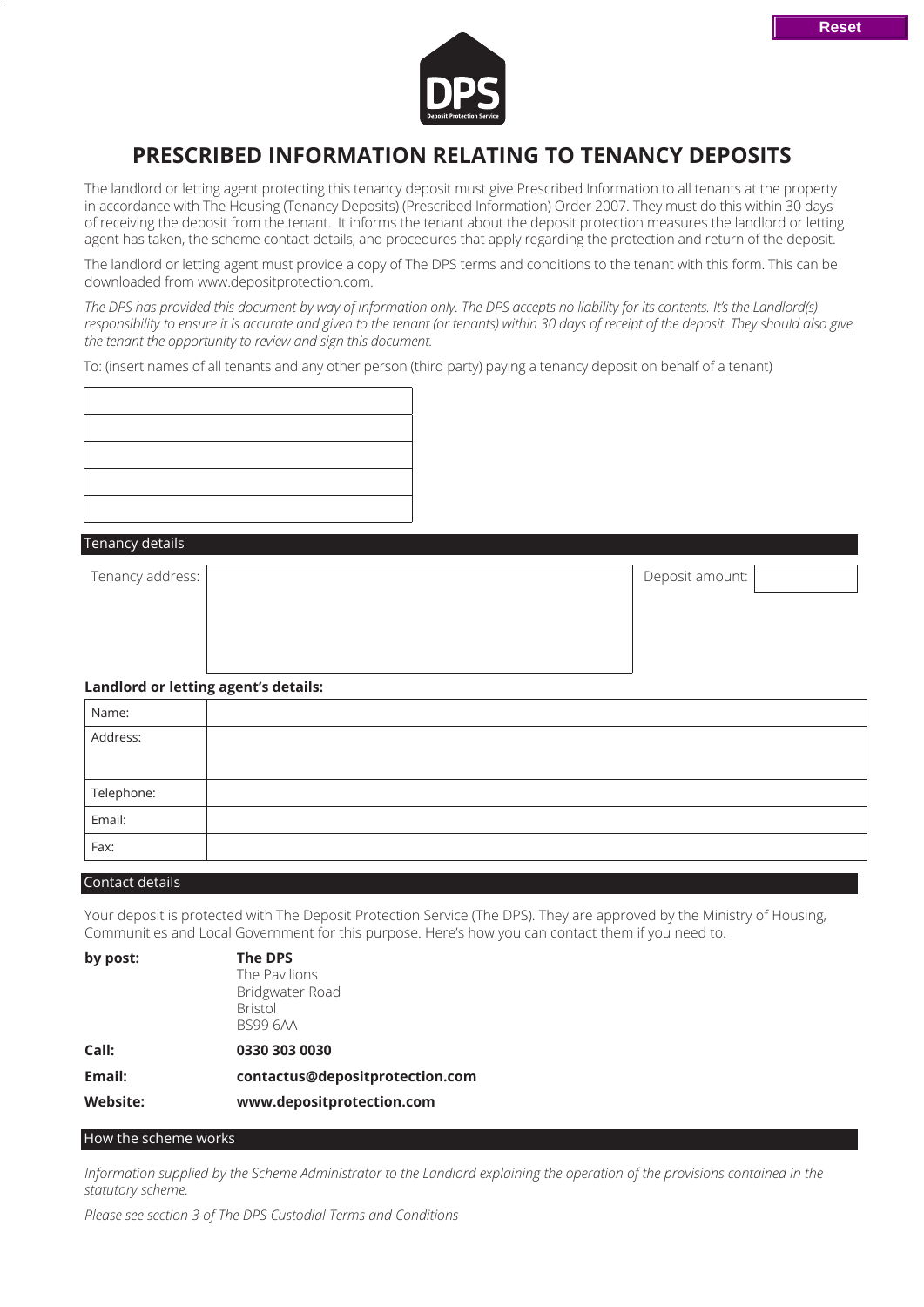*Information on the procedures applying for the release of the deposit at the end of the tenancy, including where either the Landlord or the Tenant can't be contacted.*

*Please see section 14-19 of The DPS Custodial Terms and Conditions*

#### Deposit disputes

*Procedures that apply under the Scheme where the Landlord and the Tenant dispute how the deposit should be repaid, and the facilities available to resolve a dispute without recourse to litigation.*

The DPS Dispute Resolution Service is a free, straightforward way of resolving deposit disputes at the end of a tenancy. The alternative option is to go through the courts, which can be costly and take a long time.

When using this service, your dispute will be reviewed by a legally-trained adjudicator. They'll review the evidence you and your tenant provide and issue a detailed decision within 28 days.

*Please see section 20-23 of The DPS Custodial Terms and Conditions*

## Tenant details

*Add this information for all tenants in the tenancy.*

|                                                                                | Tenant 1 | Tenant 2 | Tenant 3 | Tenant 4 | Tenant 5 |
|--------------------------------------------------------------------------------|----------|----------|----------|----------|----------|
| Name:                                                                          |          |          |          |          |          |
| Address:                                                                       |          |          |          |          |          |
|                                                                                |          |          |          |          |          |
|                                                                                |          |          |          |          |          |
|                                                                                |          |          |          |          |          |
|                                                                                |          |          |          |          |          |
| Telephone;                                                                     |          |          |          |          |          |
| Email:                                                                         |          |          |          |          |          |
| Fax:                                                                           |          |          |          |          |          |
|                                                                                |          |          |          |          |          |
| Contact address<br>to be used by The<br>Landlord at the end<br>of the tenancy: |          |          |          |          |          |

It's the responsibility of each tenant to advise The DPS of any changes to their contact details, including providing forwarding contact details and address at the end of the tenancy.